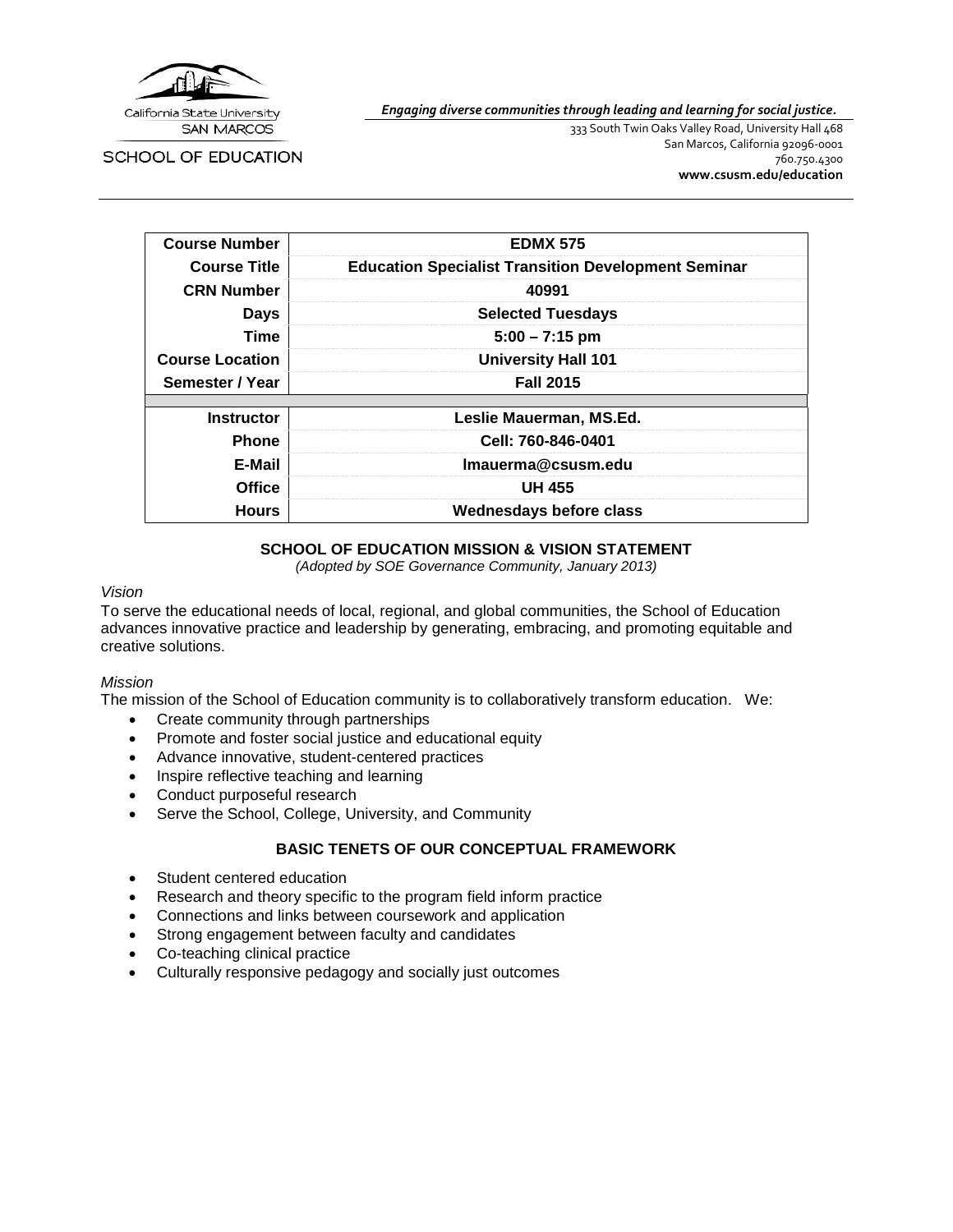# **TABLE OF CONTENTS**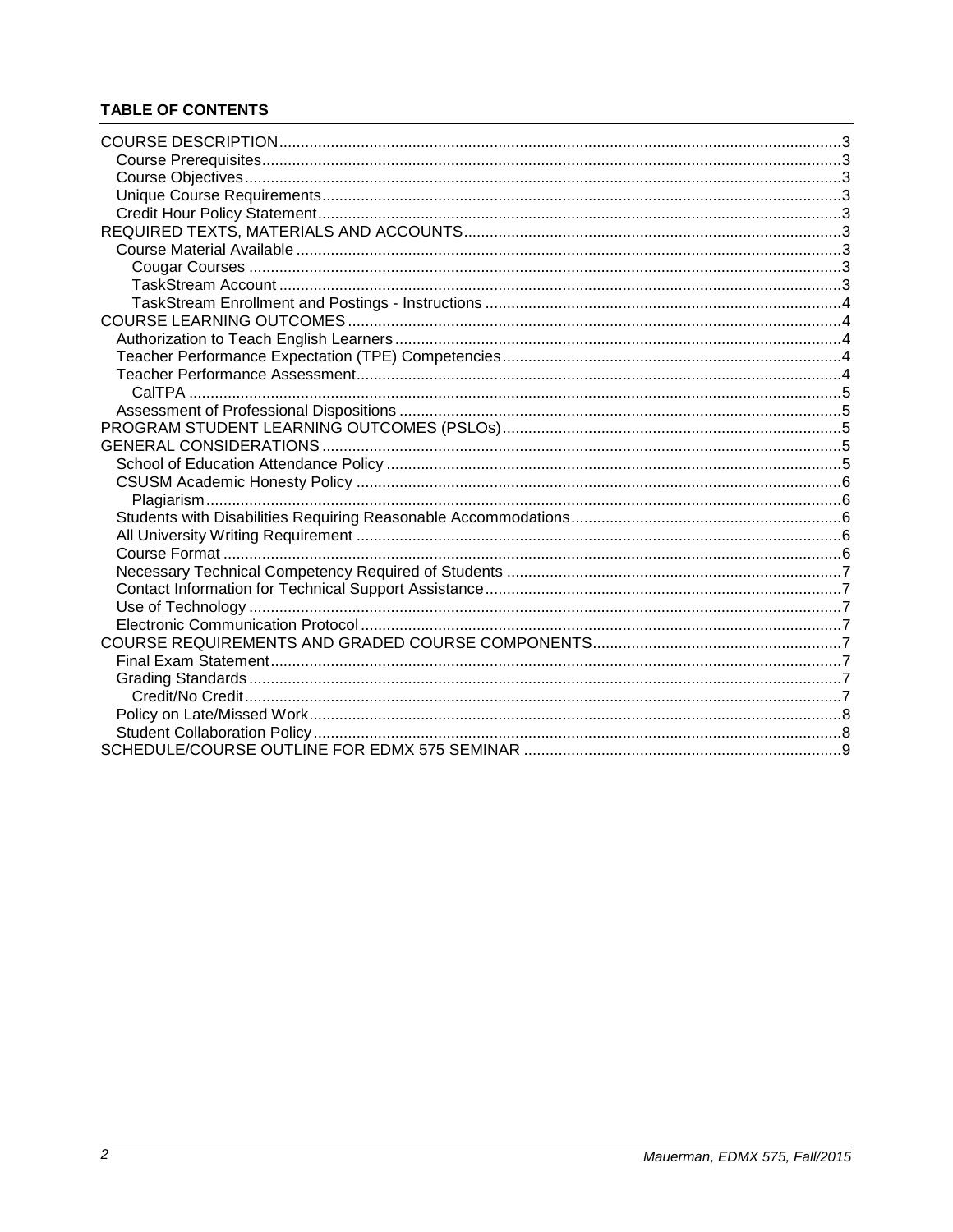## **COURSE DESCRIPTION**

<span id="page-2-0"></span>Candidates develop an Individualized/Induction Transition Development Plan that summarizes strengths and areas for continued professional growth based upon the Education Specialist Teacher Performance Expectations and field experiences. *Graded Credit/No Credit.*

### <span id="page-2-1"></span>**Course Prerequisites**

Candidates will demonstrate proof of successful completion of all four TPA Assessments. Completion of or recorded waivers for all coursework required prior to enrollment in EDMX 572 or EDMX 672 is required. *Co requisite: Enrollment in EDMX 572 or EDMX 672*

#### <span id="page-2-2"></span>**Course Objectives**

This course takes place in both virtual and face-to-face environments in which attendance is required. Faceto-face sessions guide candidates to learn about their strengths and needs for developing growth goals related to future continuing professional development through the following experiences and activities.

### <span id="page-2-3"></span>**Unique Course Requirements**

Candidates are required to conduct pre-arranged, university approved site observations in specific special education settings as assigned through this course, through EDMX 631, EDMX 627 and EDMX 511.

## <span id="page-2-4"></span>**Credit Hour Policy Statement**

Per the University Credit Hour Policy:

- Courses with face-to-face instruction (including activity and laboratory modes of instruction) must include a statement to the effect that students are expected to spend a minimum of two hours outside of the classroom each week for each unit of credit engaged in learning. For courses with a "lecture" mode of instruction over an entire semester, each unit of credit corresponds to an 'hour' of class-time and two hours of student learning outside of class. For activity and laboratory modes of instruction, depending on the particular instructional mode, each unit of credit corresponds to two or three 'hours' of class-time, and two hours of student learning outside of class. This formula applies to this course inasmuch as it serves as a companion seminar to full time Education Specialist Clinical Practice.
- EDMX 575 is a Hybrid course, and as such, requires the combination of face-to-face time as well as out-of-class time associated with the face-to-face sessions. These two combined will total at least 45 hours per unit of credit.

#### **REQUIRED TEXTS, MATERIALS AND ACCOUNTS**

<span id="page-2-5"></span>NO textbooks are required for this course.

Access to the Cougar Course is required, as well as a full year account with TaskStream.

A good-to-high quality 2 inch binder, suitable to serve as am Employment Portfolio is also required. For this project, candidates need a box of good quality plastic page protectors and 12 divider pages with typed label capability.

#### <span id="page-2-7"></span><span id="page-2-6"></span>**Course Material Available**

#### **Cougar Courses**

In the EDMX 575 -40991- companion course.

#### <span id="page-2-8"></span>**TaskStream Account**

Taskstream.com is the website for candidates to renew or establish an account for purposes of assessment and verification of both Teacher Performance Assessments and Professional Dispositions.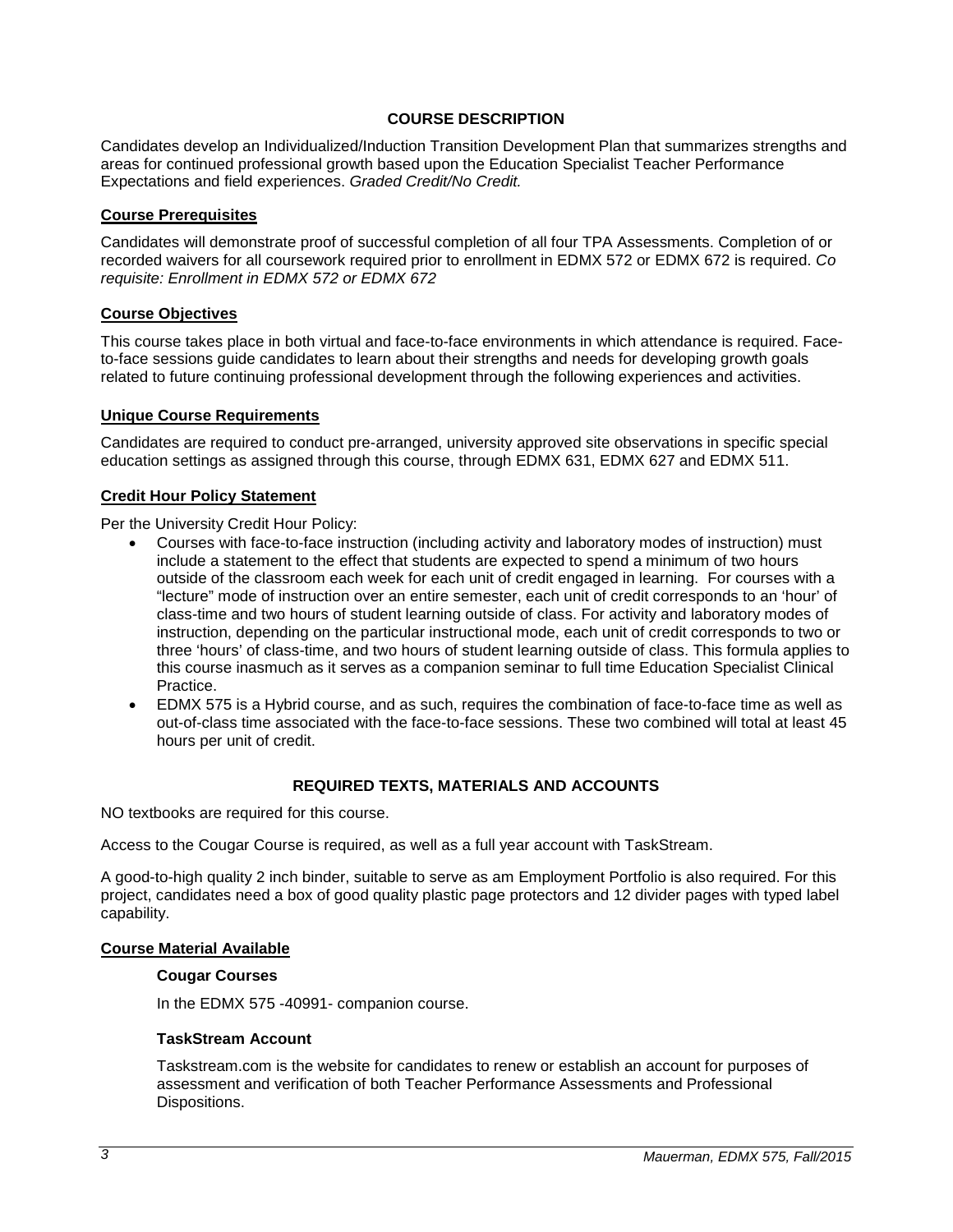## <span id="page-3-0"></span>**TaskStream Enrollment and Postings - Instructions**

The School of Education uses TaskStream to manage candidates' TPE, clinical practice, signature assignment, and disposition assessments. Candidates must be enrolled in TaskStream throughout the Mild/Moderate and Moderate/Severe Education Specialist program(s). Enrollment fees are paid by going to [www.taskstream.com](https://bl2prd0510.outlook.com/owa/redir.aspx?C=BCCRQqSYiUGfF8D5o1hWda_4K252ddAIWfHJ-9hEDukuBafQrA7uFT9QzjT3BGXTnuKNALZtCyo.&URL=http%3a%2f%2fwww.taskstrem.com%2f) and registering for at least one year. Concurrent candidates and candidates completing both the Mild/Moderate and Moderate/Severe credentials should enroll for at least two years.

After enrolling, access the Education Specialist program - *Prelim Mild/Mod & Mod/Sev Ed Spec Credential 2014* - by going to your home page, finding the Self-Enrollment area and clicking the *Enter Code* button. Then **enter** *edspecialist* **as the program code**. If this is the correct program, click the *Enroll* button. The Education Specialist program now will show up on your TaskStream home page when you log in. Be sure to note your own exact enrollment name and password.

# **COURSE LEARNING OUTCOMES**

<span id="page-3-1"></span>Upon successful completion of this course, students will have completed:

- 1) Development of an Individualized/Induction Development Transition Plan (IDTP) describing a candidate's strengths and professional growth goals, including specific emphasis for future professional development, study, and/or experiences.
- 2) Completion of the Cal State San Marcos Preliminary Education Specialist Teaching Performance Expectations (ES TPEs) Clinical Practice Assessment with descriptions of artifacts of knowledge and skills demonstrated; and
- 3) Completion of the requisite (minimum of five) Special Education Field Experience Logs documenting field experience in a broad range of service delivery options required of the California Commission on Teacher Credentialing (CCTC), and
- 4) Completion and presentation of Professional Employment Portfolio, which houses all certifications, authorizations, text scores, TB data, as well as lesson plans, a resume and other pertinent information for the employment search.

## <span id="page-3-2"></span>**Authorization to Teach English Learners**

This credential program has been specifically designed to prepare teachers for the diversity of languages often encountered in California public school classrooms. The authorization to teach English learners is met through the infusion of content and experiences within the credential program, as well as additional coursework. Candidates successfully completing this program receive a credential with authorization to teach English learners. *(Approved by CCTC in SB 2042 Program Standards, August 02)*

# <span id="page-3-3"></span>**Teacher Performance Expectation (TPE) Competencies**

The course objectives, assignments, and assessments have been aligned with the CTC standards for The Multiple Subject and Education Specialist Credential. This course is designed to help teachers seeking a California teaching credential to develop the skills, knowledge, and attitudes necessary to assist schools and district in implementing effective programs for all students. The successful candidate will be able to merge theory and practice in order to realize a comprehensive and extensive educational program for all students. You will be required to formally address the following TPEs in this course:

# <span id="page-3-4"></span>**Teacher Performance Assessment**

Beginning July 1, 2008 all California credential candidates must successfully complete a state-approved Teacher Performance Assessment (TPA), as part of the credential program of preparation. During the 2015- 16 academic year the CSUSM credential programs will use either the CalTPA (California Teacher Performance Assessment) or the edTPA (Educative Teacher Performance Assessment).

Candidates who have progressed to this level of the program have completed all four (4) CalTPA assessments successfully.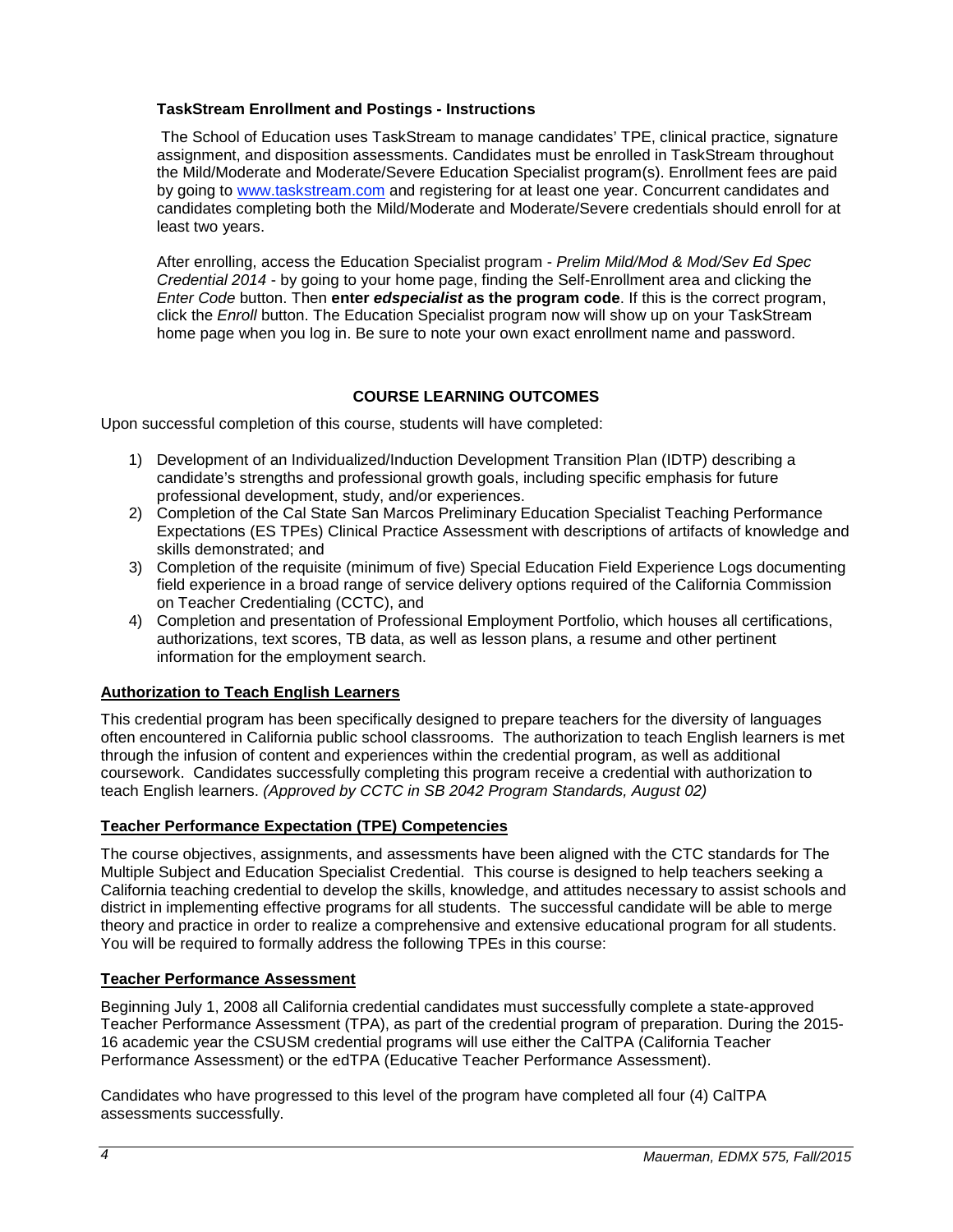## <span id="page-4-0"></span>**CalTPA**

To assist with your successful completion of the CalTPA, a series of informational seminars are offered over the course of the program. TPA related questions and logistical concerns are to be addressed during the seminars. Your attendance to TPA seminars will greatly contribute to your success on the assessment. The CalTPA Candidate Handbook, TPA seminar schedule, and other TPA support materials may be found on the SOE website:

<http://www.csusm.edu/education/CalTPA/ProgramMaterialsTPA.html>

Additionally, to support your success in your credential program and with TPA, SOE classes use common pedagogical language, lesson plans (lesson designs), and unit plans (unit designs).

## <span id="page-4-1"></span>**Assessment of Professional Dispositions**

Assessing a candidate's dispositions within a professional preparation program is recognition that teaching and working with learners of all ages requires not only specific content knowledge and pedagogical skills, but positive attitudes about multiple dimensions of the profession. The School of Education has identified six dispositions – social justice and equity, collaboration, critical thinking, professional ethics, reflective teaching and learning, and life-long learning—and developed an assessment rubric. For each dispositional element, there are three levels of performance - *unacceptable*, *initial target*, and *advanced target*. The description and rubric for the three levels of performance offer measurable behaviors and examples.

The assessment is designed to provide candidates with ongoing feedback for their growth in professional dispositions and includes a self-assessment by the candidate. The dispositions and rubric are presented, explained and assessed in one or more designated courses in each program as well as in clinical practice. Based upon assessment feedback candidates will compose a reflection that becomes part of the candidate's Teaching Performance Expectation portfolio. Candidates are expected to meet the level of *initial target* during the program.

# **PROGRAM STUDENT LEARNING OUTCOMES (PSLOs)**

<span id="page-4-2"></span>Though this course, candidates are informed of the ES TPEs and other expectations for their performance in clinical practice inclusive of the summative assessment of their performance in EDMX 572 (or EDMX 672 for interns) and other special education field experiences document in the Special Education Field Experience Log. Candidates are guided to reflect upon their developing knowledge and skill with regard to Education Specialist program standards and their application of the ES TPEs through the completion with cooperating teacher and University Supervisor of the Cal State San Marcos Preliminary Education Specialist Teaching Performance Expectations (ES TPEs) Clinical Practice Assessment. Using the *Preliminary Mild/Moderate Education Specialist Induction Transition Development Plan* form, each candidate identifies strengths, growth areas, and future options for post-credential professional development experiences and learning opportunities. The plan is signed by the candidate, university supervisor, and clinical practice cooperating teacher and delivered to the program coordinator along with the ES TPE Checklist and the letter of recommendation for the awarding of the credential, also signed by the candidate, university supervisor, and cooperating teacher.

# **GENERAL CONSIDERATIONS**

## <span id="page-4-4"></span><span id="page-4-3"></span>**School of Education Attendance Policy**

Due to the dynamic and interactive nature of courses in the School of Education, all candidates (course participants) are expected to attend all classes and participate actively. At a minimum, candidates (course participants) must attend more than 80% of class time, or s/he may not receive a passing grade for the course at the discretion of the instructor. Individual instructors may adopt more stringent attendance requirements. Should the candidate (course participants) have extenuating circumstances, s/he should contact the instructor as soon as possible. *(Adopted by the COE Governance Community, December, 1997).*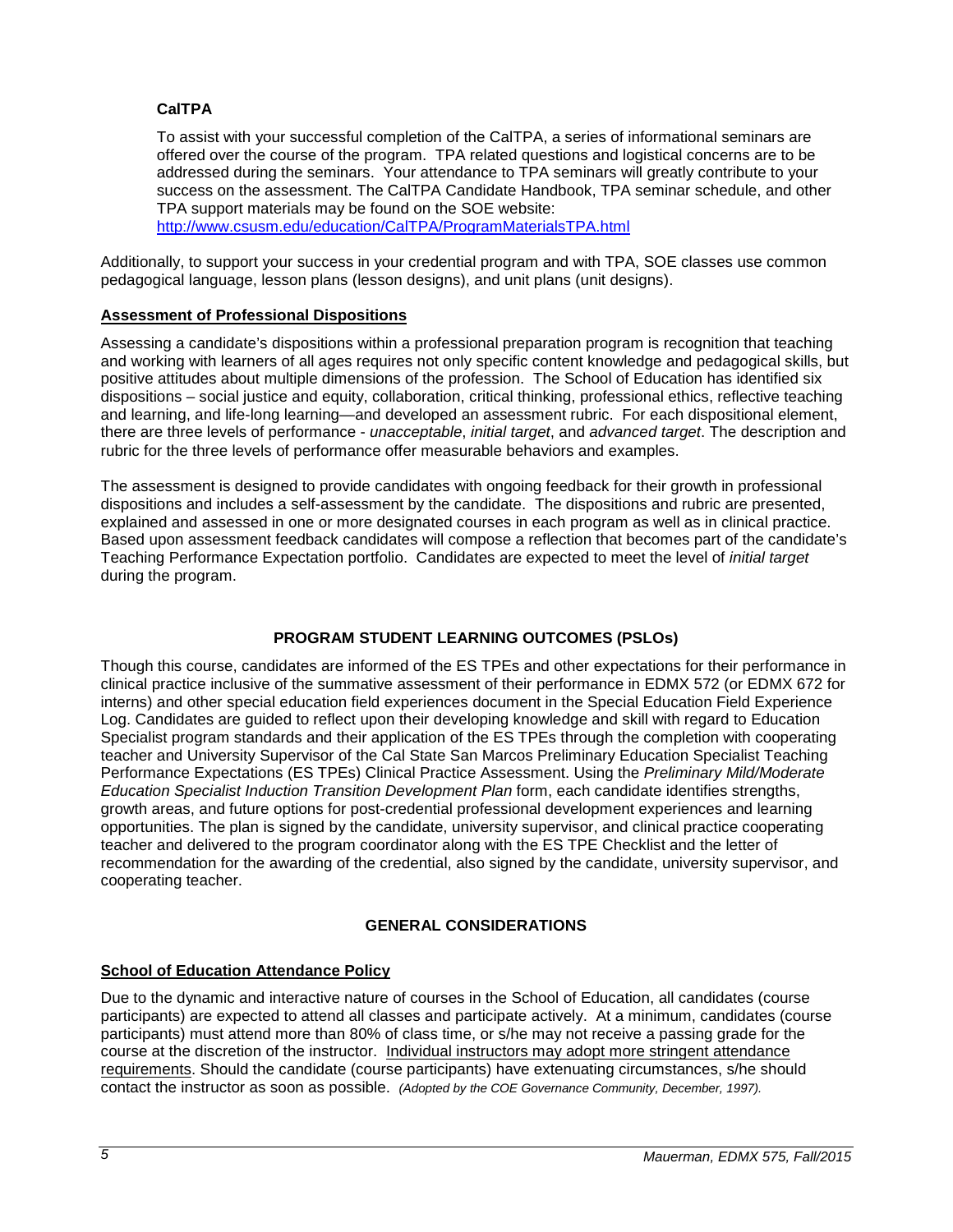**EDMX 575 convenes for 7 face to face** seminars per term; an 80% attendance rate requires attendance at five (5) class sessions in order to pass this course.

## <span id="page-5-0"></span>**CSUSM Academic Honesty Policy**

Students will be expected to adhere to standards of academic honesty and integrity, as outlined in the Student Academic Honesty Policy. All assignments must be original work, clear and error-free. All ideas/material that are borrowed from other sources must have appropriate references to the original sources. Any quoted material should give credit to the source and be punctuated accordingly.

Academic Honesty and Integrity: Students are responsible for honest completion and representation of their work. Your course catalog details the ethical standards and penalties for infractions. There will be zero tolerance for infractions. If you believe there has been an infraction by someone in the class, please bring it to the instructor's attention. The instructor reserves the right to discipline any student for academic dishonesty, in accordance with the general rules and regulations of the university. Disciplinary action may include the lowering of grades and/or the assignment of a failing grade for an exam, assignment, or the class as a whole.

Incidents of Academic Dishonesty will be reported to the Dean of Students. Sanctions at the University level may include suspension or expulsion from the University. Refer to the full Academic Honesty Policy at:

<span id="page-5-1"></span>[http://www.csusm.edu/policies/active/documents/Academic\\_Honesty\\_Policy.html](http://www.csusm.edu/policies/active/documents/Academic_Honesty_Policy.html)

### **Plagiarism**

As an educator, it is expected that each candidate (course participant) will do his/her own work, and contribute equally to group projects and processes. **Plagiarism or cheating is unacceptable under any circumstances.** If you are in doubt about whether your work is paraphrased or plagiarized see the Plagiarism Prevention for Students website [http://library.csusm.edu/plagiarism/index.html.](http://library.csusm.edu/plagiarism/index.html) If there are questions about academic honesty, please consult the University catalog.

#### <span id="page-5-2"></span>**Students with Disabilities Requiring Reasonable Accommodations**

Students with disabilities who require reasonable accommodations must be approved for services by providing appropriate and recent documentation to the Office of Disabled Student Services (DSS). This office is located in Craven Hall 4300, and can be contacted by phone at (760) 750-4905, or TTY (760) 750- 4909. Students authorized by DSS to receive reasonable accommodations should meet with their instructor during office hours or, in order to ensure confidentiality, in a more private setting.

## <span id="page-5-3"></span>**All University Writing Requirement**

The EDMX 575 course ensures that the university's minimum 2,500-word per course writing requirement is met by candidates through the completion of:

- 1) The Preliminary Education Specialist Teaching Performance Expectations Portfolio,
- 2) The Special Education Field Experience Log documenting field experience,
- 3) The Individualized Transition Development Plan, and
- 4) The Professional Employment Portfolio

## <span id="page-5-4"></span>**Course Format**

The course will convene for 7 dates as stated in the course schedule, with online tasks due in the intervening weeks. These tasks and assignments are to be submitted in Cougar Courses as they correspond to the weekly module. These are clearly presented both in the written schedule and in the Cougar Course.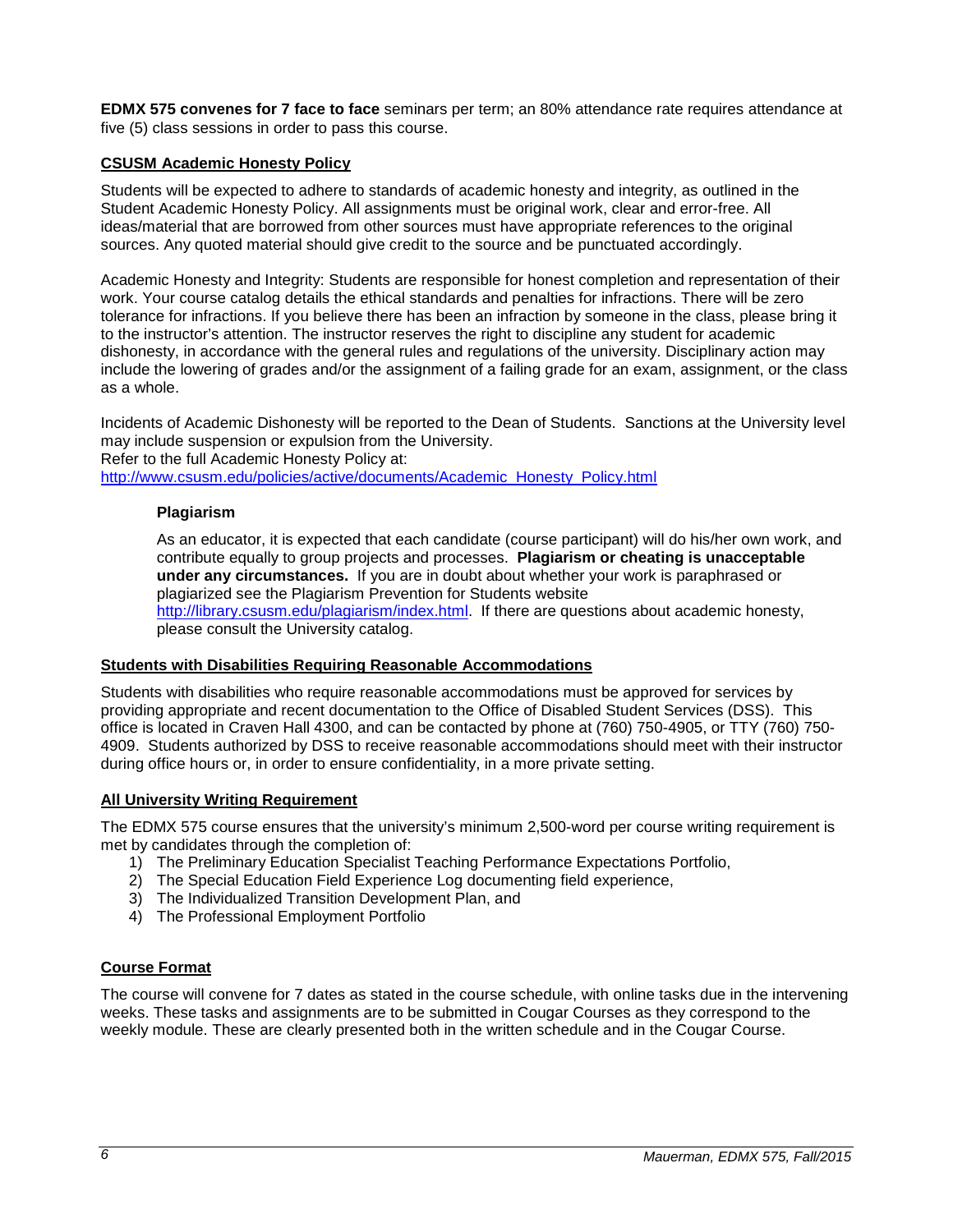## <span id="page-6-0"></span>**Necessary Technical Competency Required of Students**

A fully functioning laptop is required for class sessions and for online coursework. Additionally, candidates must possess the ability to utilize MS Word document functions as well as Excel spreadsheets for scheduling purposes in a professional setting. Free online training is available to candidates through the Cougar App in the CSUSM website.

## <span id="page-6-1"></span>**Contact Information for Technical Support Assistance**

CSUSM Help Desk for students is located on the second level of the Kellogg Library and at <http://www.csusm.edu/sth/>

## <span id="page-6-2"></span>**Use of Technology**

Candidates (Course participants) are expected to demonstrate competency in the use of various forms of technology (i.e. word processing, electronic mail, Moodle, use of the Internet, and/or multimedia presentations). Specific requirements for course assignments with regard to technology are at the discretion of the instructor. Keep a digital copy of all assignments for use in your teaching portfolio. All assignments will be submitted online, and some will be submitted in hard copy as well. Details will be given in class.

## <span id="page-6-3"></span>**Electronic Communication Protocol**

Electronic correspondence is a part of your professional interactions. If you need to contact the instructor, email is often the easiest way to do so. It is my intention to respond to all received e-mails in a timely manner. Please be reminded that e-mail and on-line discussions are a very specific form of communication, with their own nuances and etiquette. For instance, electronic messages sent in all upper case (or lower case) letters, major typos, or slang, often communicate more than the sender originally intended. With that said, please be mindful of all e-mail and on-line discussion messages you send to your colleagues, to faculty members in the School of Education, or to persons within the greater educational community. All electronic messages should be crafted with professionalism and care.

Things to consider:

- Would I say in person what this electronic message specifically says?
- How could this message be misconstrued?
- Does this message represent my highest self?
- Am I sending this electronic message to avoid a face-to-face conversation?

In addition, if there is ever a concern with an electronic message sent to you, please talk with the author in person in order to correct any confusion.

# **COURSE REQUIREMENTS AND GRADED COURSE COMPONENTS**

## <span id="page-6-5"></span><span id="page-6-4"></span>**Final Exam Statement**

There is no final examination scheduled for this course. The ITDP, Portfolio, TPEs and Professional Dispositions shall serve as authentic assessment for all candidates.

## <span id="page-6-7"></span><span id="page-6-6"></span>**Grading Standards**

## **Credit/No Credit**

To receive credit for the course, candidates must attend 5 of 6 face-to-face sessions and successfully complete AND submit written documents as well as meet the following requirements:

- Engagement in reflective discussions linking content mastery experiences with classroom teaching experiences;
- Completion of the Cal State San Marcos Preliminary Education Specialist Teaching Performance Expectations (ES TPEs) Clinical Practice Assessment with artifacts of knowledge and skills demonstrated;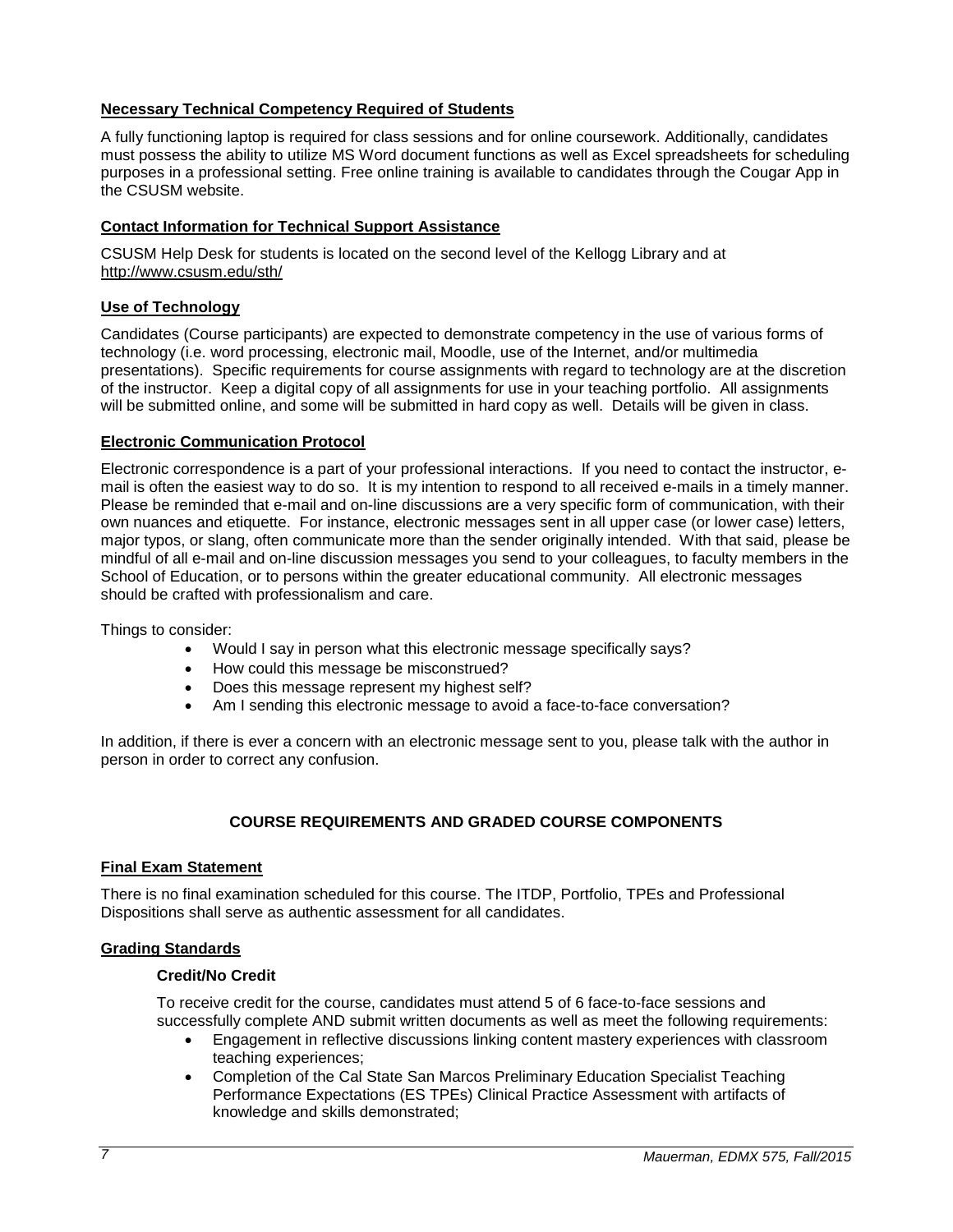- Completion of the Special Education Field Experience Log documenting field experience in a broad range of service delivery options.
- Development of the Individual/Induction Transition Development Plan (ITDP) which describes a candidate's strengths and professional growth needs, including specific emphasis for future professional development, study, and/or experiences.

| <b>Assignment</b>                                                                                                | <b>Points</b> |
|------------------------------------------------------------------------------------------------------------------|---------------|
| Data & Photo in CC (GTKY-Getting to Know You)                                                                    |               |
| Personal Employment Portfolio                                                                                    | 12            |
| 5 Breadth of Experience Reflections & Visitation Logs<br>(To equal 30 hours of SpEd exposure in varied settings) | 25            |
| Strength & Need Prof'l Development Self - Assessment                                                             | 10            |
| Individual Transition Development Plan (ITDP)                                                                    | 20            |
| Professional Dispositions Summative Assessment (TS)                                                              | 8             |
| Attendance, Participation, Collaboration (3 pts/ session)                                                        | 21            |
|                                                                                                                  | 1በ(           |

## <span id="page-7-0"></span>**Policy on Late/Missed Work**

Work is due as stated on the course schedule and on the companion Cougar Course. Late work subject to lower scores.

## <span id="page-7-1"></span>**Student Collaboration Policy**

Student work for this seminar course is necessarily conducted on an individual basis.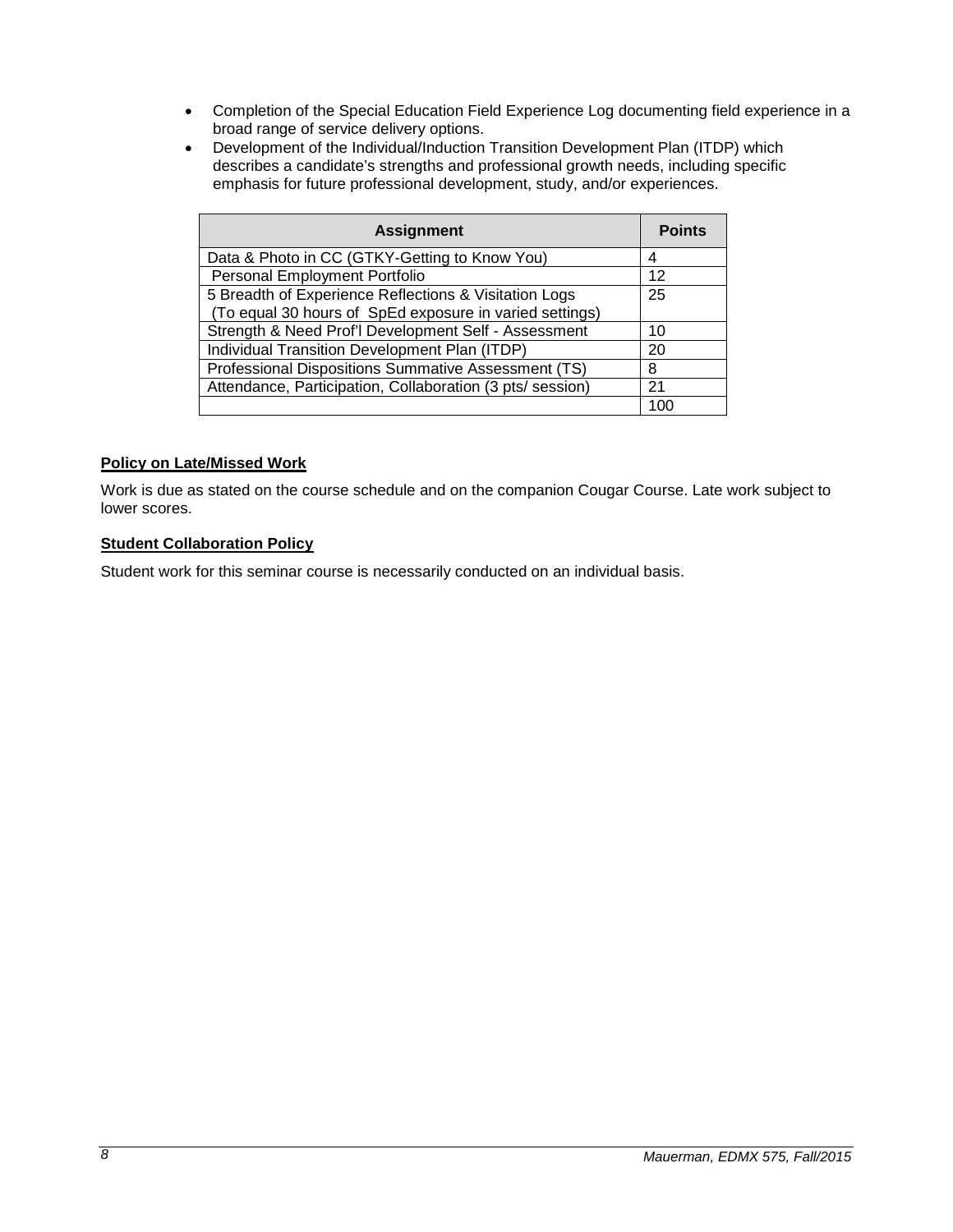# **SCHEDULE/COURSE OUTLINE FOR EDMX 575 SEMINAR**

FALL 2015 – UH 101 – 5:00-7:15 PM

<span id="page-8-0"></span>

| <b>Wk</b>                                                                                                                            | <b>DATES</b>                            | <b>CLASS ACTIVITY/TOPIC DESCRIPTION</b>                                                                                                                                                                                                                                                                                  | <b>READ/DO</b>                       | <b>DUE</b>                 |
|--------------------------------------------------------------------------------------------------------------------------------------|-----------------------------------------|--------------------------------------------------------------------------------------------------------------------------------------------------------------------------------------------------------------------------------------------------------------------------------------------------------------------------|--------------------------------------|----------------------------|
| Read through ENTIRE course online. Note resources, media, readings, and<br>download assessment documents. Set up Class file - begin! |                                         | Professional<br><b>Dispositions</b>                                                                                                                                                                                                                                                                                      | Submit<br>Prof Disp,                 |                            |
| 1                                                                                                                                    | Т<br>9/1/15<br>F <sub>2</sub> F Seminar | <b>Orientation:</b> Review of Syllabus, Assignments and<br>Placements!<br>Co-Teaching Training w Supervisors & Cooperating<br><b>Teachers</b><br>Observations/Do you need to make added<br>arrangements?                                                                                                                 | Syllabus<br>PRINT IDTP<br>for US, CT | GTKY,<br>Profile<br>photo  |
| $\overline{2}$                                                                                                                       | Online<br>9/8                           | Online Course Module 3: Complete personal<br>information on ITDP; Pre-clinical Self-Assess on ES<br>TPEs:<br>Conduct Field Experience Visitation Reflection per<br>assignment<br>Work ahead on Strengths/Need Inventory when<br>available online<br>Give ITDP to CT and University Supervisor; discuss,<br>seek feedback | Visitation<br>Log #1                 | Submit                     |
| 3                                                                                                                                    | T 9/15<br>F <sub>2</sub> F Seminar      | <b>Strength/Growth Needs informal assessment</b><br>introduction<br>Professional Growth Web Quest--brainstorm for post<br>credential options; complete strength/Need inventory                                                                                                                                           | Complete<br>S & N online             | Submit in<br>Portal,<br>CC |
| 4<br>5                                                                                                                               | Online<br>9/22<br>9/29                  | Online Course Module 5: Complete as many Logs,<br>Reflection assignments s as possible. Submit!<br>Work Ahead: Employment Portfolio                                                                                                                                                                                      |                                      | Submit in<br>Portal,<br>CC |
| $6\phantom{1}$                                                                                                                       | T 10/06<br>F <sub>2</sub> F Seminar     | <b>Review &amp; Support Session: Clinical Practice</b><br>protocols<br>Employment Portfolio assignment review<br>Student Services credential review; check in by you to<br>them                                                                                                                                          | All CP forms                         |                            |
| $\overline{7}$                                                                                                                       | Online<br>10/13                         | Online Course Module 5: Complete as many<br>Logs/Reflections as possible.<br>Complete initial strengths and growth needs on ITDP<br>ITDP to CT and University Supervisor; discuss, seek<br>feedback<br>Compile and complete Professional Employment<br>Portfolio                                                         | Visitation<br>Log #2                 | Submit in<br>Portal,<br>CC |